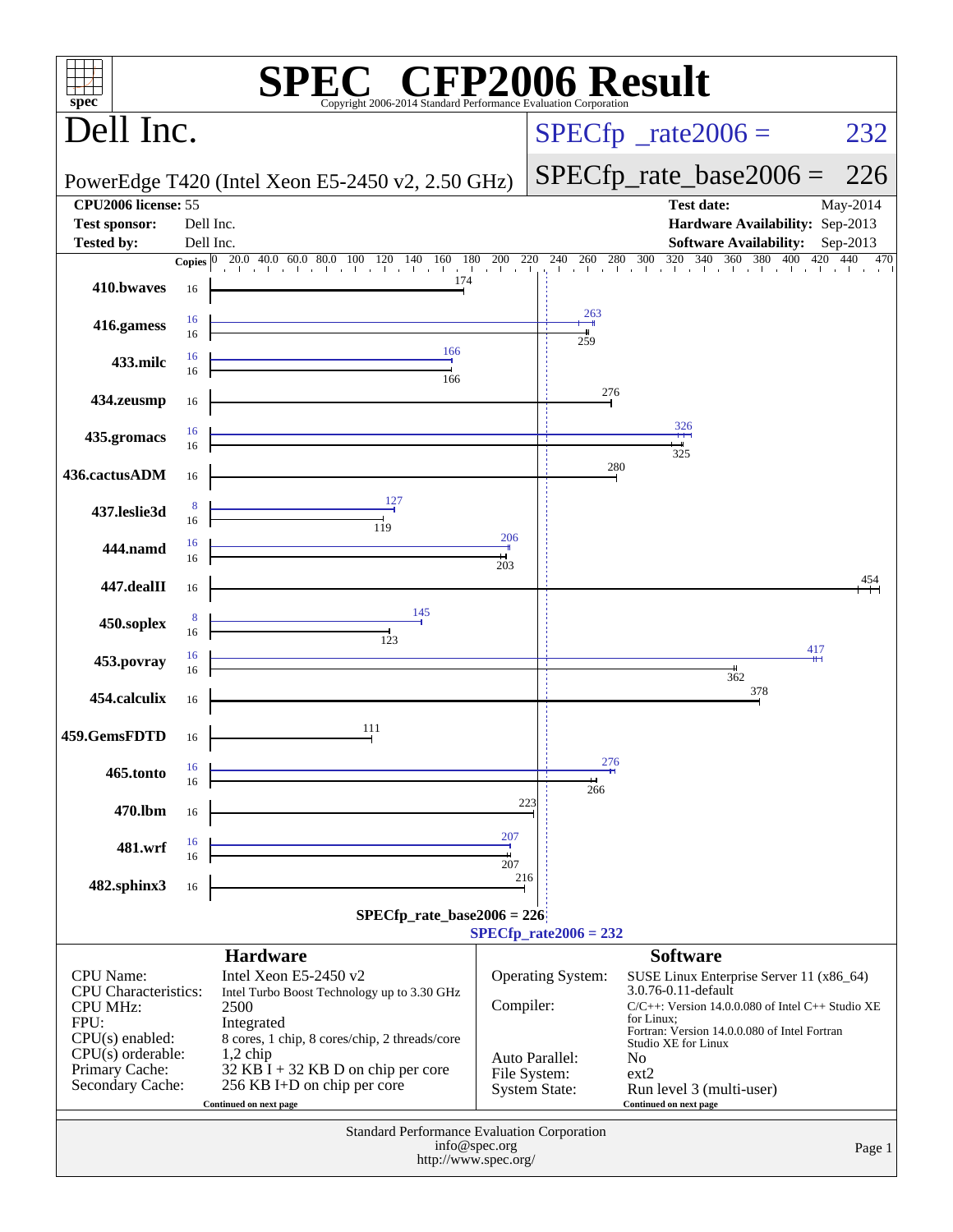

# Dell Inc.

#### $SPECTp_rate2006 = 232$

#### PowerEdge T420 (Intel Xeon E5-2450 v2, 2.50 GHz)

[SPECfp\\_rate\\_base2006 =](http://www.spec.org/auto/cpu2006/Docs/result-fields.html#SPECfpratebase2006) 226 **[CPU2006 license:](http://www.spec.org/auto/cpu2006/Docs/result-fields.html#CPU2006license)** 55 **[Test date:](http://www.spec.org/auto/cpu2006/Docs/result-fields.html#Testdate)** May-2014 **[Test sponsor:](http://www.spec.org/auto/cpu2006/Docs/result-fields.html#Testsponsor)** Dell Inc. **[Hardware Availability:](http://www.spec.org/auto/cpu2006/Docs/result-fields.html#HardwareAvailability)** Sep-2013 **[Tested by:](http://www.spec.org/auto/cpu2006/Docs/result-fields.html#Testedby)** Dell Inc. **[Software Availability:](http://www.spec.org/auto/cpu2006/Docs/result-fields.html#SoftwareAvailability)** Sep-2013

[L3 Cache:](http://www.spec.org/auto/cpu2006/Docs/result-fields.html#L3Cache) 20 MB I+D on chip per ch<br>Other Cache: None [Other Cache:](http://www.spec.org/auto/cpu2006/Docs/result-fields.html#OtherCache) [Memory:](http://www.spec.org/auto/cpu2006/Docs/result-fields.html#Memory) 96 GB (6 x 16 GB 2Rx4 PC3-1280 [Disk Subsystem:](http://www.spec.org/auto/cpu2006/Docs/result-fields.html#DiskSubsystem) 1 x 500 GB SATA 7200 R [Other Hardware:](http://www.spec.org/auto/cpu2006/Docs/result-fields.html#OtherHardware) None

|                    |                       | QUIUWALU AVAHADHI |
|--------------------|-----------------------|-------------------|
| ip                 | <b>Base Pointers:</b> | $32/64$ -bit      |
|                    | Peak Pointers:        | $32/64$ -bit      |
| 00R-11, ECC)<br>PM | Other Software:       | None              |
|                    |                       |                   |

|                  |               |                |       | <b>Base</b>    |       |                |            |               |                |              | <b>Peak</b>    |              |                |              |
|------------------|---------------|----------------|-------|----------------|-------|----------------|------------|---------------|----------------|--------------|----------------|--------------|----------------|--------------|
| <b>Benchmark</b> | <b>Copies</b> | <b>Seconds</b> | Ratio | <b>Seconds</b> | Ratio | <b>Seconds</b> | Ratio      | <b>Copies</b> | <b>Seconds</b> | <b>Ratio</b> | <b>Seconds</b> | <b>Ratio</b> | <b>Seconds</b> | <b>Ratio</b> |
| 410.bwayes       | 16            | 1247           | 174   | 1248           | 174   | 1248           | 174        | 16            | 1247           | 174          | 1248           | 174          | 1248           | 174          |
| 416.gamess       | 16            | 1202           | 261   | 1211           | 259   | 1209           | 259        | 16            | 1184           | 265          | 1189           | 263          | 1236           | 253          |
| $433$ .milc      | 16            | 884            | 166   | 884            | 166   | 885            | 166        | 16            | 884            | 166          | 883            | 166          | 884            | 166          |
| 434.zeusmp       | 16            | 528            | 276   | 527            | 276   | 528            | 276        | 16            | 528            | 276          | 527            | 276          | 528            | 276          |
| 435.gromacs      | 16            | 352            | 325   | 359            | 318   | 351            | 326        | 16            | 345            | 331          | 355            | 322          | 350            | <u>326</u>   |
| 436.cactusADM    | 16            | 684            | 280   | 684            | 280   | 684            | 280        | 16            | 684            | 280          | 684            | 280          | 684            | 280          |
| 437.leslie3d     | 16            | 1265           | 119   | 1266           | 119   | 1266           | <b>119</b> | 8             | 594            | 127          | 595            | 126          | 594            | 127          |
| 444.namd         | 16            | 630            | 204   | 632            | 203   | 641            | 200l       | 16            | 627            | 205          | 622            | 206          | 622            | 206          |
| 447.dealII       | 16            | 397            | 461   | 410            | 446   | 403            | 454        | 16            | 397            | 461          | 410            | 446          | 403            | 454          |
| 450.soplex       | 16            | 1082           | 123   | 1085           | 123   | 1082           | 123        | 8             | 460            | 145          | 458            | 146          | 459            | 145          |
| $453$ .povray    | 16            | 235            | 362   | 236            | 361   | 235            | 362        | 16            | 202            | 421          | 204            | 417          | 205            | 416          |
| 454.calculix     | 16            | 349            | 378   | 349            | 378   | 349            | <b>378</b> | 16            | 349            | 378          | 349            | 378          | 349            | 378          |
| 459.GemsFDTD     | 16            | 1529           | 111   | 1529           | 111   | 1526           | 111        | 16            | 1529           | 111          | 1529           | 111          | 1526           | 111          |
| $465$ .tonto     | 16            | 600            | 262   | 593            | 266   | 592            | 266        | 16            | 572            | 275          | 565            | 279          | 571            | 276          |
| 470.1bm          | 16            | 987            | 223   | 987            | 223   | 989            | 222        | 16            | 987            | 223          | 987            | 223          | 989            | 222          |
| 481.wrf          | 16            | 864            | 207   | 865            | 207   | 875            | 204        | 16            | 865            | 207          | 865            | 207          | 866            | 206          |
| 482.sphinx3      | 16            | 1443           | 216   | 1441           | 216   | 1441           | 216        | 16            | 1443           | 216          | 1441           | 216          | 1441           | 216          |

**[Results Table](http://www.spec.org/auto/cpu2006/Docs/result-fields.html#ResultsTable)**

#### **[Submit Notes](http://www.spec.org/auto/cpu2006/Docs/result-fields.html#SubmitNotes)**

 The numactl mechanism was used to bind copies to processors. The config file option 'submit' was used to generate numactl commands to bind each copy to a specific processor. For details, please see the config file.

#### **[Operating System Notes](http://www.spec.org/auto/cpu2006/Docs/result-fields.html#OperatingSystemNotes)**

Stack size set to unlimited using "ulimit -s unlimited"

#### **[Platform Notes](http://www.spec.org/auto/cpu2006/Docs/result-fields.html#PlatformNotes)**

 Virtualization Technology disabled Execute Disable disabled Logical Processor enabled

Continued on next page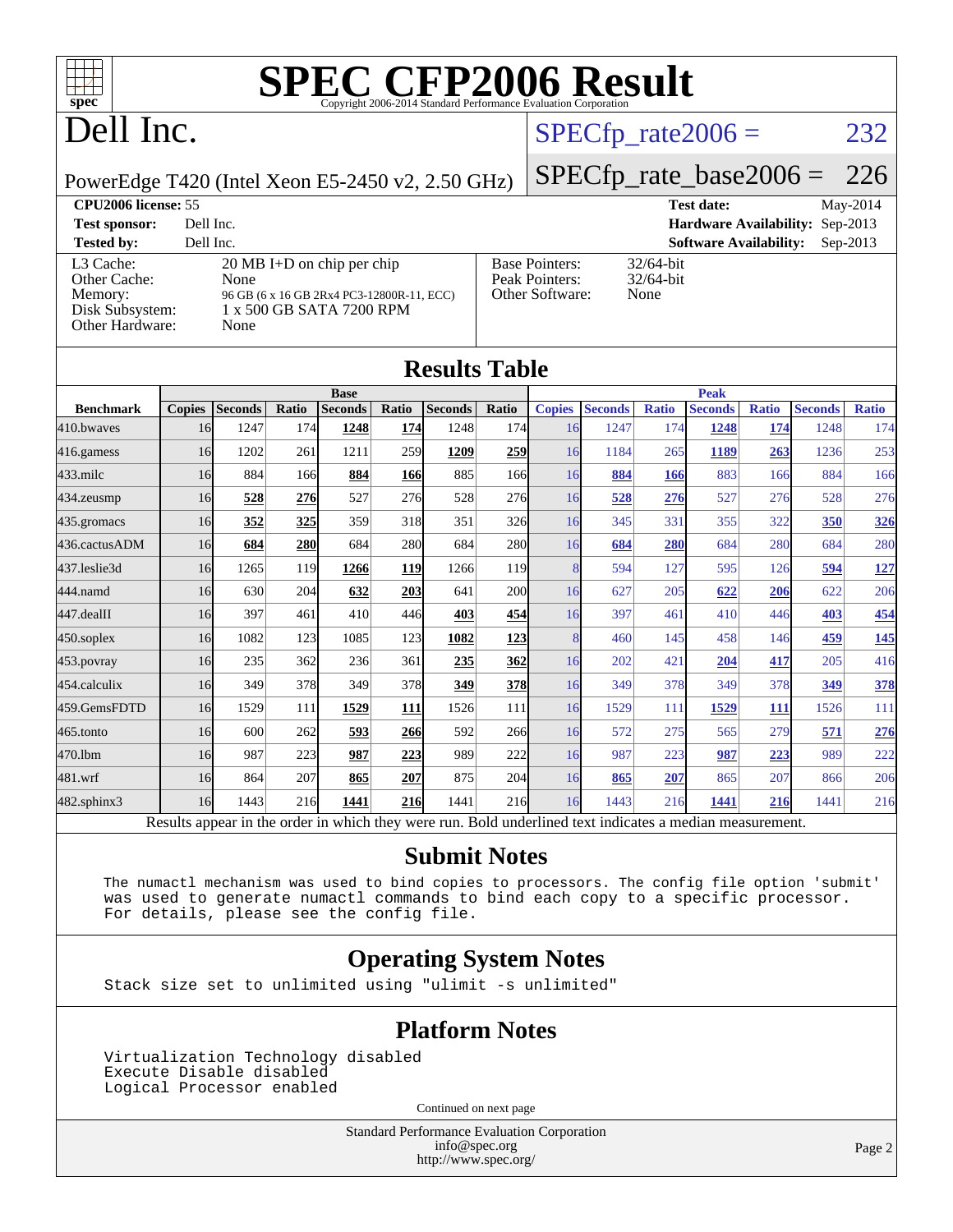# Dell Inc.

 $SPECTp\_rate2006 = 232$ 

PowerEdge T420 (Intel Xeon E5-2450 v2, 2.50 GHz)

**[Test sponsor:](http://www.spec.org/auto/cpu2006/Docs/result-fields.html#Testsponsor)** Dell Inc. **[Hardware Availability:](http://www.spec.org/auto/cpu2006/Docs/result-fields.html#HardwareAvailability)** Sep-2013 **[Tested by:](http://www.spec.org/auto/cpu2006/Docs/result-fields.html#Testedby)** Dell Inc. **[Software Availability:](http://www.spec.org/auto/cpu2006/Docs/result-fields.html#SoftwareAvailability)** Sep-2013

[SPECfp\\_rate\\_base2006 =](http://www.spec.org/auto/cpu2006/Docs/result-fields.html#SPECfpratebase2006) 226 **[CPU2006 license:](http://www.spec.org/auto/cpu2006/Docs/result-fields.html#CPU2006license)** 55 **[Test date:](http://www.spec.org/auto/cpu2006/Docs/result-fields.html#Testdate)** May-2014

#### **[Platform Notes \(Continued\)](http://www.spec.org/auto/cpu2006/Docs/result-fields.html#PlatformNotes)**

 System Profile set to Performance Sysinfo program /root/cpu2006-1.2/config/sysinfo.rev6818 \$Rev: 6818 \$ \$Date:: 2012-07-17 #\$ e86d102572650a6e4d596a3cee98f191 running on t420-cpu2006 Fri May 23 05:21:24 2014 This section contains SUT (System Under Test) info as seen by some common utilities. To remove or add to this section, see: <http://www.spec.org/cpu2006/Docs/config.html#sysinfo> From /proc/cpuinfo model name : Intel(R) Xeon(R) CPU E5-2450 v2 @ 2.50GHz 1 "physical id"s (chips) 16 "processors" cores, siblings (Caution: counting these is hw and system dependent. The following excerpts from /proc/cpuinfo might not be reliable. Use with caution.) cpu cores : 8 siblings : 16 physical 0: cores 0 1 2 3 4 5 6 7 cache size : 20480 KB From /proc/meminfo MemTotal: 99156536 kB HugePages\_Total: 0<br>Hugepagesize: 2048 kB Hugepagesize: /usr/bin/lsb\_release -d SUSE Linux Enterprise Server 11 (x86\_64) From /etc/\*release\* /etc/\*version\* SuSE-release: SUSE Linux Enterprise Server 11 (x86\_64) VERSION = 11 PATCHLEVEL = 3 uname -a: Linux t420-cpu2006 3.0.76-0.11-default #1 SMP Fri Jun 14 08:21:43 UTC 2013 (ccab990) x86\_64 x86\_64 x86\_64 GNU/Linux run-level 3 May 22 17:39 last=S SPEC is set to: /root/cpu2006-1.2 Filesystem Type Size Used Avail Use% Mounted on<br>
/dev/sda2 ext2 222G 22G 199G 10% / 22G 199G 10% / Additional information from dmidecode: BIOS Dell Inc. 2.0.22 11/19/2013 Memory: 3x 00CE00B300CE M393B2G70BH0-CK0 16 GB 1600 MHz 3x 00CE04B300CE M393B2G70BH0-YK0 16 GB 1600 MHz (End of data from sysinfo program)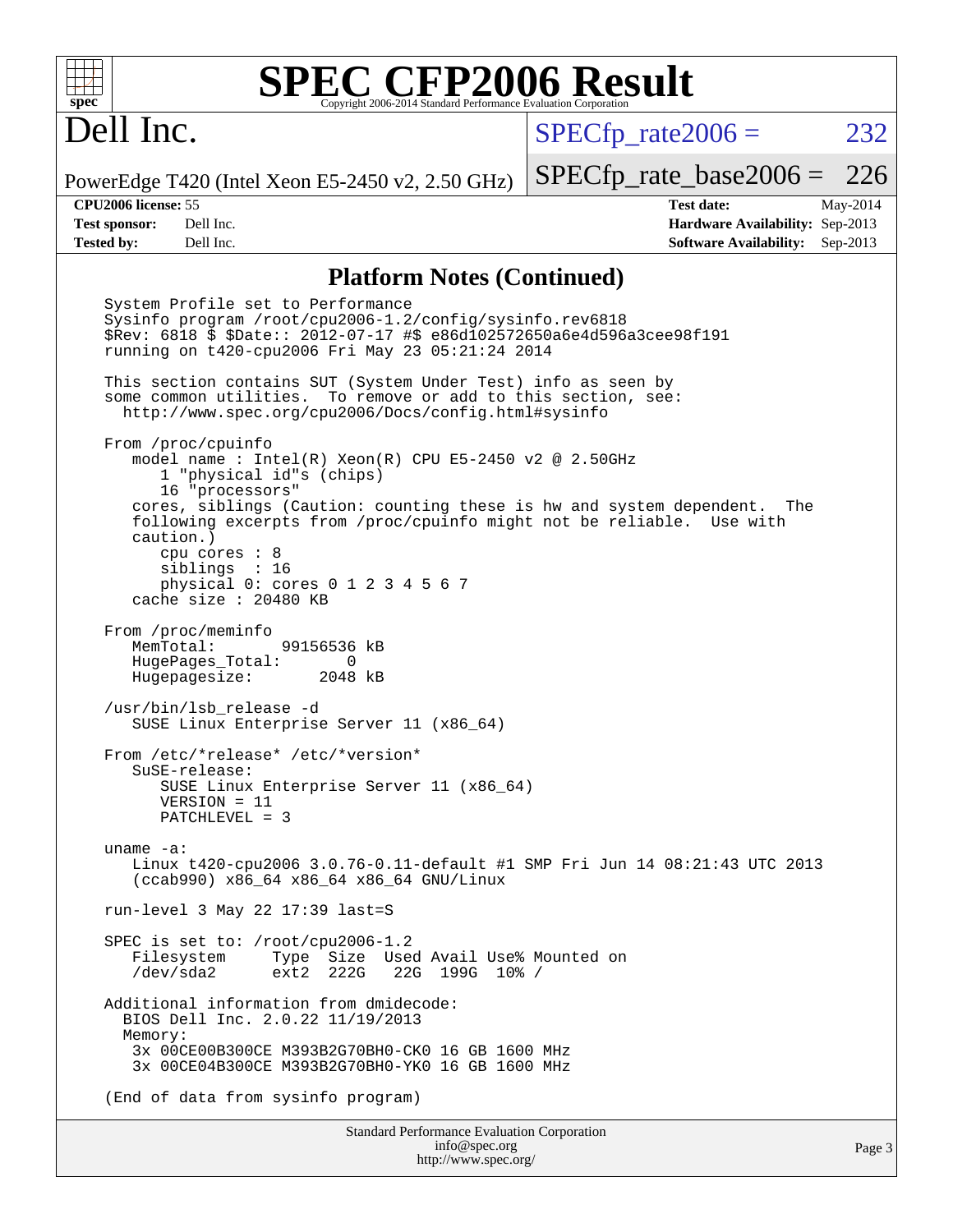# Dell Inc.

 $SPECTp\_rate2006 = 232$ 

PowerEdge T420 (Intel Xeon E5-2450 v2, 2.50 GHz)

[SPECfp\\_rate\\_base2006 =](http://www.spec.org/auto/cpu2006/Docs/result-fields.html#SPECfpratebase2006) 226 **[CPU2006 license:](http://www.spec.org/auto/cpu2006/Docs/result-fields.html#CPU2006license)** 55 **[Test date:](http://www.spec.org/auto/cpu2006/Docs/result-fields.html#Testdate)** May-2014

**[Test sponsor:](http://www.spec.org/auto/cpu2006/Docs/result-fields.html#Testsponsor)** Dell Inc. **[Hardware Availability:](http://www.spec.org/auto/cpu2006/Docs/result-fields.html#HardwareAvailability)** Sep-2013 **[Tested by:](http://www.spec.org/auto/cpu2006/Docs/result-fields.html#Testedby)** Dell Inc. **[Software Availability:](http://www.spec.org/auto/cpu2006/Docs/result-fields.html#SoftwareAvailability)** Sep-2013

#### **[General Notes](http://www.spec.org/auto/cpu2006/Docs/result-fields.html#GeneralNotes)**

Environment variables set by runspec before the start of the run: LD\_LIBRARY\_PATH = "/root/cpu2006-1.2/libs/32:/root/cpu2006-1.2/libs/64:/root/cpu2006-1.2/sh"

 Binaries compiled on a system with 1x Core i7-860 CPU + 8GB memory using RedHat EL 6.4 Transparent Huge Pages enabled with: echo always > /sys/kernel/mm/transparent\_hugepage/enabled Filesystem page cache cleared with: echo 1> /proc/sys/vm/drop\_caches runspec command invoked through numactl i.e.: numactl --interleave=all runspec <etc>

#### **[Base Compiler Invocation](http://www.spec.org/auto/cpu2006/Docs/result-fields.html#BaseCompilerInvocation)**

[C benchmarks](http://www.spec.org/auto/cpu2006/Docs/result-fields.html#Cbenchmarks):  $\frac{1}{2}$ cc  $-\text{m64}$ 

[C++ benchmarks:](http://www.spec.org/auto/cpu2006/Docs/result-fields.html#CXXbenchmarks) [icpc -m64](http://www.spec.org/cpu2006/results/res2014q3/cpu2006-20140616-29917.flags.html#user_CXXbase_intel_icpc_64bit_bedb90c1146cab66620883ef4f41a67e)

[Fortran benchmarks](http://www.spec.org/auto/cpu2006/Docs/result-fields.html#Fortranbenchmarks): [ifort -m64](http://www.spec.org/cpu2006/results/res2014q3/cpu2006-20140616-29917.flags.html#user_FCbase_intel_ifort_64bit_ee9d0fb25645d0210d97eb0527dcc06e)

[Benchmarks using both Fortran and C](http://www.spec.org/auto/cpu2006/Docs/result-fields.html#BenchmarksusingbothFortranandC): [icc -m64](http://www.spec.org/cpu2006/results/res2014q3/cpu2006-20140616-29917.flags.html#user_CC_FCbase_intel_icc_64bit_0b7121f5ab7cfabee23d88897260401c) [ifort -m64](http://www.spec.org/cpu2006/results/res2014q3/cpu2006-20140616-29917.flags.html#user_CC_FCbase_intel_ifort_64bit_ee9d0fb25645d0210d97eb0527dcc06e)

#### **[Base Portability Flags](http://www.spec.org/auto/cpu2006/Docs/result-fields.html#BasePortabilityFlags)**

| 410.bwaves: -DSPEC CPU LP64                  |                                                                |
|----------------------------------------------|----------------------------------------------------------------|
| 416.gamess: -DSPEC_CPU_LP64                  |                                                                |
| 433.milc: -DSPEC CPU LP64                    |                                                                |
| 434.zeusmp: - DSPEC_CPU_LP64                 |                                                                |
| 435.gromacs: -DSPEC_CPU_LP64 -nofor_main     |                                                                |
| 436.cactusADM: - DSPEC CPU LP64 - nofor main |                                                                |
| 437.leslie3d: -DSPEC CPU LP64                |                                                                |
| 444.namd: - DSPEC CPU LP64                   |                                                                |
| 447.dealII: -DSPEC CPU LP64                  |                                                                |
| 450.soplex: -DSPEC_CPU_LP64                  |                                                                |
| 453.povray: -DSPEC_CPU_LP64                  |                                                                |
| 454.calculix: - DSPEC CPU LP64 - nofor main  |                                                                |
| 459.GemsFDTD: -DSPEC CPU LP64                |                                                                |
| 465.tonto: -DSPEC CPU LP64                   |                                                                |
| 470.1bm: - DSPEC CPU LP64                    |                                                                |
|                                              | 481.wrf: -DSPEC CPU_LP64 -DSPEC_CPU_CASE_FLAG -DSPEC_CPU_LINUX |
| 482.sphinx3: -DSPEC_CPU_LP64                 |                                                                |
|                                              |                                                                |
|                                              |                                                                |

| <b>Standard Performance Evaluation Corporation</b> |
|----------------------------------------------------|
| info@spec.org                                      |
| http://www.spec.org/                               |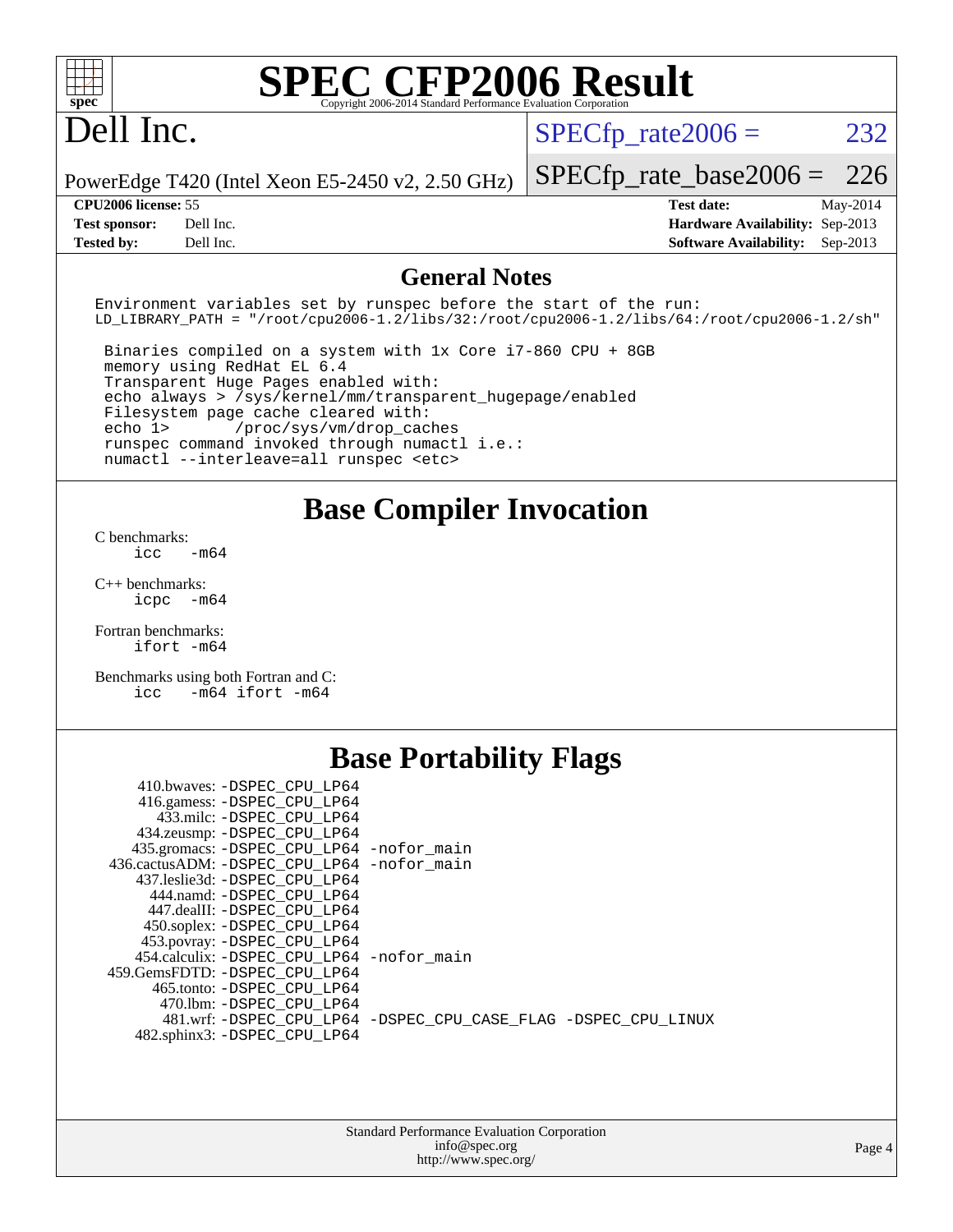

# Dell Inc.

 $SPECTp\_rate2006 = 232$ 

PowerEdge T420 (Intel Xeon E5-2450 v2, 2.50 GHz)

[SPECfp\\_rate\\_base2006 =](http://www.spec.org/auto/cpu2006/Docs/result-fields.html#SPECfpratebase2006) 226

**[CPU2006 license:](http://www.spec.org/auto/cpu2006/Docs/result-fields.html#CPU2006license)** 55 **[Test date:](http://www.spec.org/auto/cpu2006/Docs/result-fields.html#Testdate)** May-2014 **[Test sponsor:](http://www.spec.org/auto/cpu2006/Docs/result-fields.html#Testsponsor)** Dell Inc. **[Hardware Availability:](http://www.spec.org/auto/cpu2006/Docs/result-fields.html#HardwareAvailability)** Sep-2013 **[Tested by:](http://www.spec.org/auto/cpu2006/Docs/result-fields.html#Testedby)** Dell Inc. **[Software Availability:](http://www.spec.org/auto/cpu2006/Docs/result-fields.html#SoftwareAvailability)** Sep-2013

### **[Base Optimization Flags](http://www.spec.org/auto/cpu2006/Docs/result-fields.html#BaseOptimizationFlags)**

[C benchmarks](http://www.spec.org/auto/cpu2006/Docs/result-fields.html#Cbenchmarks):

[-xAVX](http://www.spec.org/cpu2006/results/res2014q3/cpu2006-20140616-29917.flags.html#user_CCbase_f-xAVX) [-ipo](http://www.spec.org/cpu2006/results/res2014q3/cpu2006-20140616-29917.flags.html#user_CCbase_f-ipo) [-O3](http://www.spec.org/cpu2006/results/res2014q3/cpu2006-20140616-29917.flags.html#user_CCbase_f-O3) [-no-prec-div](http://www.spec.org/cpu2006/results/res2014q3/cpu2006-20140616-29917.flags.html#user_CCbase_f-no-prec-div) [-opt-prefetch](http://www.spec.org/cpu2006/results/res2014q3/cpu2006-20140616-29917.flags.html#user_CCbase_f-opt-prefetch) [-auto-p32](http://www.spec.org/cpu2006/results/res2014q3/cpu2006-20140616-29917.flags.html#user_CCbase_f-auto-p32) [-ansi-alias](http://www.spec.org/cpu2006/results/res2014q3/cpu2006-20140616-29917.flags.html#user_CCbase_f-ansi-alias) [-opt-mem-layout-trans=3](http://www.spec.org/cpu2006/results/res2014q3/cpu2006-20140616-29917.flags.html#user_CCbase_f-opt-mem-layout-trans_a7b82ad4bd7abf52556d4961a2ae94d5)

[C++ benchmarks:](http://www.spec.org/auto/cpu2006/Docs/result-fields.html#CXXbenchmarks)

[-xAVX](http://www.spec.org/cpu2006/results/res2014q3/cpu2006-20140616-29917.flags.html#user_CXXbase_f-xAVX) [-ipo](http://www.spec.org/cpu2006/results/res2014q3/cpu2006-20140616-29917.flags.html#user_CXXbase_f-ipo) [-O3](http://www.spec.org/cpu2006/results/res2014q3/cpu2006-20140616-29917.flags.html#user_CXXbase_f-O3) [-no-prec-div](http://www.spec.org/cpu2006/results/res2014q3/cpu2006-20140616-29917.flags.html#user_CXXbase_f-no-prec-div) [-opt-prefetch](http://www.spec.org/cpu2006/results/res2014q3/cpu2006-20140616-29917.flags.html#user_CXXbase_f-opt-prefetch) [-auto-p32](http://www.spec.org/cpu2006/results/res2014q3/cpu2006-20140616-29917.flags.html#user_CXXbase_f-auto-p32) [-ansi-alias](http://www.spec.org/cpu2006/results/res2014q3/cpu2006-20140616-29917.flags.html#user_CXXbase_f-ansi-alias) [-opt-mem-layout-trans=3](http://www.spec.org/cpu2006/results/res2014q3/cpu2006-20140616-29917.flags.html#user_CXXbase_f-opt-mem-layout-trans_a7b82ad4bd7abf52556d4961a2ae94d5)

[Fortran benchmarks](http://www.spec.org/auto/cpu2006/Docs/result-fields.html#Fortranbenchmarks): [-xAVX](http://www.spec.org/cpu2006/results/res2014q3/cpu2006-20140616-29917.flags.html#user_FCbase_f-xAVX) [-ipo](http://www.spec.org/cpu2006/results/res2014q3/cpu2006-20140616-29917.flags.html#user_FCbase_f-ipo) [-O3](http://www.spec.org/cpu2006/results/res2014q3/cpu2006-20140616-29917.flags.html#user_FCbase_f-O3) [-no-prec-div](http://www.spec.org/cpu2006/results/res2014q3/cpu2006-20140616-29917.flags.html#user_FCbase_f-no-prec-div) [-opt-prefetch](http://www.spec.org/cpu2006/results/res2014q3/cpu2006-20140616-29917.flags.html#user_FCbase_f-opt-prefetch)

[Benchmarks using both Fortran and C](http://www.spec.org/auto/cpu2006/Docs/result-fields.html#BenchmarksusingbothFortranandC):

[-xAVX](http://www.spec.org/cpu2006/results/res2014q3/cpu2006-20140616-29917.flags.html#user_CC_FCbase_f-xAVX) [-ipo](http://www.spec.org/cpu2006/results/res2014q3/cpu2006-20140616-29917.flags.html#user_CC_FCbase_f-ipo) [-O3](http://www.spec.org/cpu2006/results/res2014q3/cpu2006-20140616-29917.flags.html#user_CC_FCbase_f-O3) [-no-prec-div](http://www.spec.org/cpu2006/results/res2014q3/cpu2006-20140616-29917.flags.html#user_CC_FCbase_f-no-prec-div) [-opt-prefetch](http://www.spec.org/cpu2006/results/res2014q3/cpu2006-20140616-29917.flags.html#user_CC_FCbase_f-opt-prefetch) [-auto-p32](http://www.spec.org/cpu2006/results/res2014q3/cpu2006-20140616-29917.flags.html#user_CC_FCbase_f-auto-p32) [-ansi-alias](http://www.spec.org/cpu2006/results/res2014q3/cpu2006-20140616-29917.flags.html#user_CC_FCbase_f-ansi-alias) [-opt-mem-layout-trans=3](http://www.spec.org/cpu2006/results/res2014q3/cpu2006-20140616-29917.flags.html#user_CC_FCbase_f-opt-mem-layout-trans_a7b82ad4bd7abf52556d4961a2ae94d5)

### **[Peak Compiler Invocation](http://www.spec.org/auto/cpu2006/Docs/result-fields.html#PeakCompilerInvocation)**

[C benchmarks](http://www.spec.org/auto/cpu2006/Docs/result-fields.html#Cbenchmarks):  $icc$   $-m64$ 

[C++ benchmarks \(except as noted below\):](http://www.spec.org/auto/cpu2006/Docs/result-fields.html#CXXbenchmarksexceptasnotedbelow) [icpc -m64](http://www.spec.org/cpu2006/results/res2014q3/cpu2006-20140616-29917.flags.html#user_CXXpeak_intel_icpc_64bit_bedb90c1146cab66620883ef4f41a67e)

450.soplex: [icpc -m32](http://www.spec.org/cpu2006/results/res2014q3/cpu2006-20140616-29917.flags.html#user_peakCXXLD450_soplex_intel_icpc_4e5a5ef1a53fd332b3c49e69c3330699)

[Fortran benchmarks](http://www.spec.org/auto/cpu2006/Docs/result-fields.html#Fortranbenchmarks): [ifort -m64](http://www.spec.org/cpu2006/results/res2014q3/cpu2006-20140616-29917.flags.html#user_FCpeak_intel_ifort_64bit_ee9d0fb25645d0210d97eb0527dcc06e)

[Benchmarks using both Fortran and C](http://www.spec.org/auto/cpu2006/Docs/result-fields.html#BenchmarksusingbothFortranandC):<br>icc -m64 ifort -m64  $-m64$  ifort  $-m64$ 

### **[Peak Portability Flags](http://www.spec.org/auto/cpu2006/Docs/result-fields.html#PeakPortabilityFlags)**

| 410.bwaves: - DSPEC_CPU_LP64                 |  |
|----------------------------------------------|--|
| 416.gamess: -DSPEC_CPU_LP64                  |  |
| 433.milc: - DSPEC_CPU LP64                   |  |
| 434.zeusmp: -DSPEC_CPU_LP64                  |  |
| 435.gromacs: -DSPEC_CPU_LP64 -nofor_main     |  |
| 436.cactusADM: - DSPEC CPU LP64 - nofor main |  |
| 437.leslie3d: -DSPEC CPU LP64                |  |
| 444.namd: - DSPEC CPU LP64                   |  |
| 447.dealII: -DSPEC CPU LP64                  |  |
| 453.povray: -DSPEC_CPU_LP64                  |  |
| 454.calculix: - DSPEC CPU LP64 - nofor main  |  |
| 459.GemsFDTD: - DSPEC_CPU_LP64               |  |

Continued on next page

Standard Performance Evaluation Corporation [info@spec.org](mailto:info@spec.org) <http://www.spec.org/>

Page 5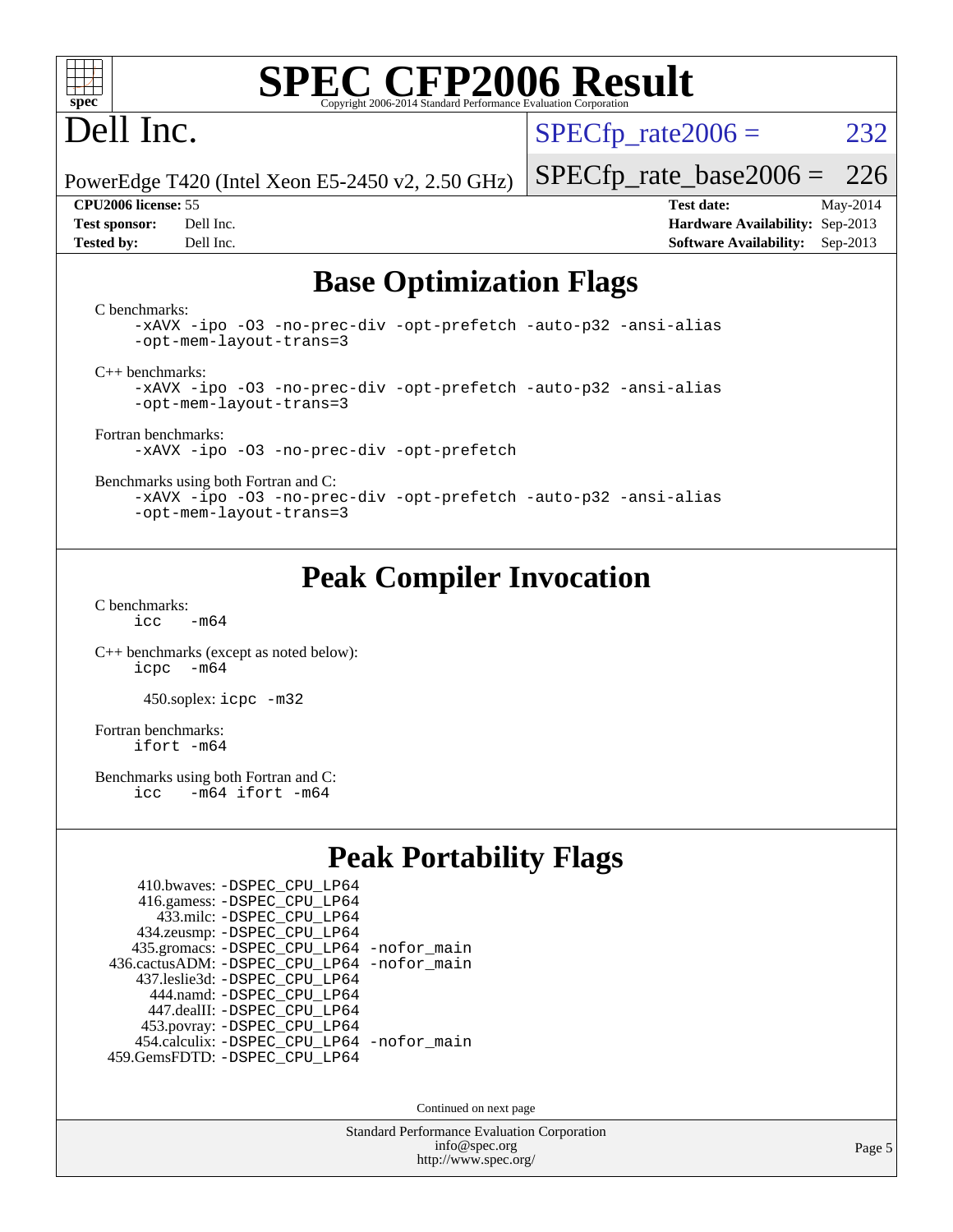

# Dell Inc.

 $SPECTp\_rate2006 = 232$ 

PowerEdge T420 (Intel Xeon E5-2450 v2, 2.50 GHz)

[SPECfp\\_rate\\_base2006 =](http://www.spec.org/auto/cpu2006/Docs/result-fields.html#SPECfpratebase2006) 226

**[CPU2006 license:](http://www.spec.org/auto/cpu2006/Docs/result-fields.html#CPU2006license)** 55 **[Test date:](http://www.spec.org/auto/cpu2006/Docs/result-fields.html#Testdate)** May-2014 **[Test sponsor:](http://www.spec.org/auto/cpu2006/Docs/result-fields.html#Testsponsor)** Dell Inc. **[Hardware Availability:](http://www.spec.org/auto/cpu2006/Docs/result-fields.html#HardwareAvailability)** Sep-2013 **[Tested by:](http://www.spec.org/auto/cpu2006/Docs/result-fields.html#Testedby)** Dell Inc. **[Software Availability:](http://www.spec.org/auto/cpu2006/Docs/result-fields.html#SoftwareAvailability)** Sep-2013

## **[Peak Portability Flags \(Continued\)](http://www.spec.org/auto/cpu2006/Docs/result-fields.html#PeakPortabilityFlags)**

 465.tonto: [-DSPEC\\_CPU\\_LP64](http://www.spec.org/cpu2006/results/res2014q3/cpu2006-20140616-29917.flags.html#suite_peakPORTABILITY465_tonto_DSPEC_CPU_LP64) 470.lbm: [-DSPEC\\_CPU\\_LP64](http://www.spec.org/cpu2006/results/res2014q3/cpu2006-20140616-29917.flags.html#suite_peakPORTABILITY470_lbm_DSPEC_CPU_LP64) 482.sphinx3: [-DSPEC\\_CPU\\_LP64](http://www.spec.org/cpu2006/results/res2014q3/cpu2006-20140616-29917.flags.html#suite_peakPORTABILITY482_sphinx3_DSPEC_CPU_LP64)

481.wrf: [-DSPEC\\_CPU\\_LP64](http://www.spec.org/cpu2006/results/res2014q3/cpu2006-20140616-29917.flags.html#suite_peakPORTABILITY481_wrf_DSPEC_CPU_LP64) [-DSPEC\\_CPU\\_CASE\\_FLAG](http://www.spec.org/cpu2006/results/res2014q3/cpu2006-20140616-29917.flags.html#b481.wrf_peakCPORTABILITY_DSPEC_CPU_CASE_FLAG) [-DSPEC\\_CPU\\_LINUX](http://www.spec.org/cpu2006/results/res2014q3/cpu2006-20140616-29917.flags.html#b481.wrf_peakCPORTABILITY_DSPEC_CPU_LINUX)

### **[Peak Optimization Flags](http://www.spec.org/auto/cpu2006/Docs/result-fields.html#PeakOptimizationFlags)**

[C benchmarks](http://www.spec.org/auto/cpu2006/Docs/result-fields.html#Cbenchmarks):

 433.milc: [-xAVX](http://www.spec.org/cpu2006/results/res2014q3/cpu2006-20140616-29917.flags.html#user_peakPASS2_CFLAGSPASS2_LDFLAGS433_milc_f-xAVX)(pass 2) [-prof-gen](http://www.spec.org/cpu2006/results/res2014q3/cpu2006-20140616-29917.flags.html#user_peakPASS1_CFLAGSPASS1_LDFLAGS433_milc_prof_gen_e43856698f6ca7b7e442dfd80e94a8fc)(pass 1) [-ipo](http://www.spec.org/cpu2006/results/res2014q3/cpu2006-20140616-29917.flags.html#user_peakPASS2_CFLAGSPASS2_LDFLAGS433_milc_f-ipo)(pass 2) [-O3](http://www.spec.org/cpu2006/results/res2014q3/cpu2006-20140616-29917.flags.html#user_peakPASS2_CFLAGSPASS2_LDFLAGS433_milc_f-O3)(pass 2) [-no-prec-div](http://www.spec.org/cpu2006/results/res2014q3/cpu2006-20140616-29917.flags.html#user_peakPASS2_CFLAGSPASS2_LDFLAGS433_milc_f-no-prec-div)(pass 2) [-opt-mem-layout-trans=3](http://www.spec.org/cpu2006/results/res2014q3/cpu2006-20140616-29917.flags.html#user_peakPASS2_CFLAGS433_milc_f-opt-mem-layout-trans_a7b82ad4bd7abf52556d4961a2ae94d5)(pass 2) [-prof-use](http://www.spec.org/cpu2006/results/res2014q3/cpu2006-20140616-29917.flags.html#user_peakPASS2_CFLAGSPASS2_LDFLAGS433_milc_prof_use_bccf7792157ff70d64e32fe3e1250b55)(pass 2) [-auto-ilp32](http://www.spec.org/cpu2006/results/res2014q3/cpu2006-20140616-29917.flags.html#user_peakCOPTIMIZE433_milc_f-auto-ilp32)

 $470$ .lbm: basepeak = yes

 $482$ .sphinx3: basepeak = yes

#### [C++ benchmarks:](http://www.spec.org/auto/cpu2006/Docs/result-fields.html#CXXbenchmarks)

444.namd:  $-x$ AVX(pass 2)  $-p$ rof-gen(pass 1)  $-p$ po(pass 2)  $-03$ (pass 2) [-no-prec-div](http://www.spec.org/cpu2006/results/res2014q3/cpu2006-20140616-29917.flags.html#user_peakPASS2_CXXFLAGSPASS2_LDFLAGS444_namd_f-no-prec-div)(pass 2) [-opt-mem-layout-trans=3](http://www.spec.org/cpu2006/results/res2014q3/cpu2006-20140616-29917.flags.html#user_peakPASS2_CXXFLAGS444_namd_f-opt-mem-layout-trans_a7b82ad4bd7abf52556d4961a2ae94d5)(pass 2) [-prof-use](http://www.spec.org/cpu2006/results/res2014q3/cpu2006-20140616-29917.flags.html#user_peakPASS2_CXXFLAGSPASS2_LDFLAGS444_namd_prof_use_bccf7792157ff70d64e32fe3e1250b55)(pass 2) [-fno-alias](http://www.spec.org/cpu2006/results/res2014q3/cpu2006-20140616-29917.flags.html#user_peakCXXOPTIMIZE444_namd_f-no-alias_694e77f6c5a51e658e82ccff53a9e63a) [-auto-ilp32](http://www.spec.org/cpu2006/results/res2014q3/cpu2006-20140616-29917.flags.html#user_peakCXXOPTIMIZE444_namd_f-auto-ilp32)

447.dealII: basepeak = yes

 $450$ .soplex:  $-x$ AVX(pass 2)  $-p$ rof-gen(pass 1)  $-i$ po(pass 2)  $-03$ (pass 2) [-no-prec-div](http://www.spec.org/cpu2006/results/res2014q3/cpu2006-20140616-29917.flags.html#user_peakPASS2_CXXFLAGSPASS2_LDFLAGS450_soplex_f-no-prec-div)(pass 2) [-opt-mem-layout-trans=3](http://www.spec.org/cpu2006/results/res2014q3/cpu2006-20140616-29917.flags.html#user_peakPASS2_CXXFLAGS450_soplex_f-opt-mem-layout-trans_a7b82ad4bd7abf52556d4961a2ae94d5)(pass 2) [-prof-use](http://www.spec.org/cpu2006/results/res2014q3/cpu2006-20140616-29917.flags.html#user_peakPASS2_CXXFLAGSPASS2_LDFLAGS450_soplex_prof_use_bccf7792157ff70d64e32fe3e1250b55)(pass 2) [-opt-malloc-options=3](http://www.spec.org/cpu2006/results/res2014q3/cpu2006-20140616-29917.flags.html#user_peakOPTIMIZE450_soplex_f-opt-malloc-options_13ab9b803cf986b4ee62f0a5998c2238)

 453.povray: [-xAVX](http://www.spec.org/cpu2006/results/res2014q3/cpu2006-20140616-29917.flags.html#user_peakPASS2_CXXFLAGSPASS2_LDFLAGS453_povray_f-xAVX)(pass 2) [-prof-gen](http://www.spec.org/cpu2006/results/res2014q3/cpu2006-20140616-29917.flags.html#user_peakPASS1_CXXFLAGSPASS1_LDFLAGS453_povray_prof_gen_e43856698f6ca7b7e442dfd80e94a8fc)(pass 1) [-ipo](http://www.spec.org/cpu2006/results/res2014q3/cpu2006-20140616-29917.flags.html#user_peakPASS2_CXXFLAGSPASS2_LDFLAGS453_povray_f-ipo)(pass 2) [-O3](http://www.spec.org/cpu2006/results/res2014q3/cpu2006-20140616-29917.flags.html#user_peakPASS2_CXXFLAGSPASS2_LDFLAGS453_povray_f-O3)(pass 2) [-no-prec-div](http://www.spec.org/cpu2006/results/res2014q3/cpu2006-20140616-29917.flags.html#user_peakPASS2_CXXFLAGSPASS2_LDFLAGS453_povray_f-no-prec-div)(pass 2) [-opt-mem-layout-trans=3](http://www.spec.org/cpu2006/results/res2014q3/cpu2006-20140616-29917.flags.html#user_peakPASS2_CXXFLAGS453_povray_f-opt-mem-layout-trans_a7b82ad4bd7abf52556d4961a2ae94d5)(pass 2) [-prof-use](http://www.spec.org/cpu2006/results/res2014q3/cpu2006-20140616-29917.flags.html#user_peakPASS2_CXXFLAGSPASS2_LDFLAGS453_povray_prof_use_bccf7792157ff70d64e32fe3e1250b55)(pass 2) [-unroll4](http://www.spec.org/cpu2006/results/res2014q3/cpu2006-20140616-29917.flags.html#user_peakCXXOPTIMIZE453_povray_f-unroll_4e5e4ed65b7fd20bdcd365bec371b81f) [-ansi-alias](http://www.spec.org/cpu2006/results/res2014q3/cpu2006-20140616-29917.flags.html#user_peakCXXOPTIMIZE453_povray_f-ansi-alias)

[Fortran benchmarks](http://www.spec.org/auto/cpu2006/Docs/result-fields.html#Fortranbenchmarks):

```
410.bwaves: basepeak = yes 416.gamess: -xAVX(pass 2) -prof-gen(pass 1) -ipo(pass 2) -O3(pass 2)
          -no-prec-div(pass 2) -prof-use(pass 2) -unroll2
          -inline-level=0 -scalar-rep-
 434.zeusmp: basepeak = yes
```
437.leslie3d: [-xAVX](http://www.spec.org/cpu2006/results/res2014q3/cpu2006-20140616-29917.flags.html#user_peakOPTIMIZE437_leslie3d_f-xAVX) [-ipo](http://www.spec.org/cpu2006/results/res2014q3/cpu2006-20140616-29917.flags.html#user_peakOPTIMIZE437_leslie3d_f-ipo) [-O3](http://www.spec.org/cpu2006/results/res2014q3/cpu2006-20140616-29917.flags.html#user_peakOPTIMIZE437_leslie3d_f-O3) [-no-prec-div](http://www.spec.org/cpu2006/results/res2014q3/cpu2006-20140616-29917.flags.html#user_peakOPTIMIZE437_leslie3d_f-no-prec-div) [-opt-prefetch](http://www.spec.org/cpu2006/results/res2014q3/cpu2006-20140616-29917.flags.html#user_peakOPTIMIZE437_leslie3d_f-opt-prefetch)

459.GemsFDTD: basepeak = yes

Continued on next page